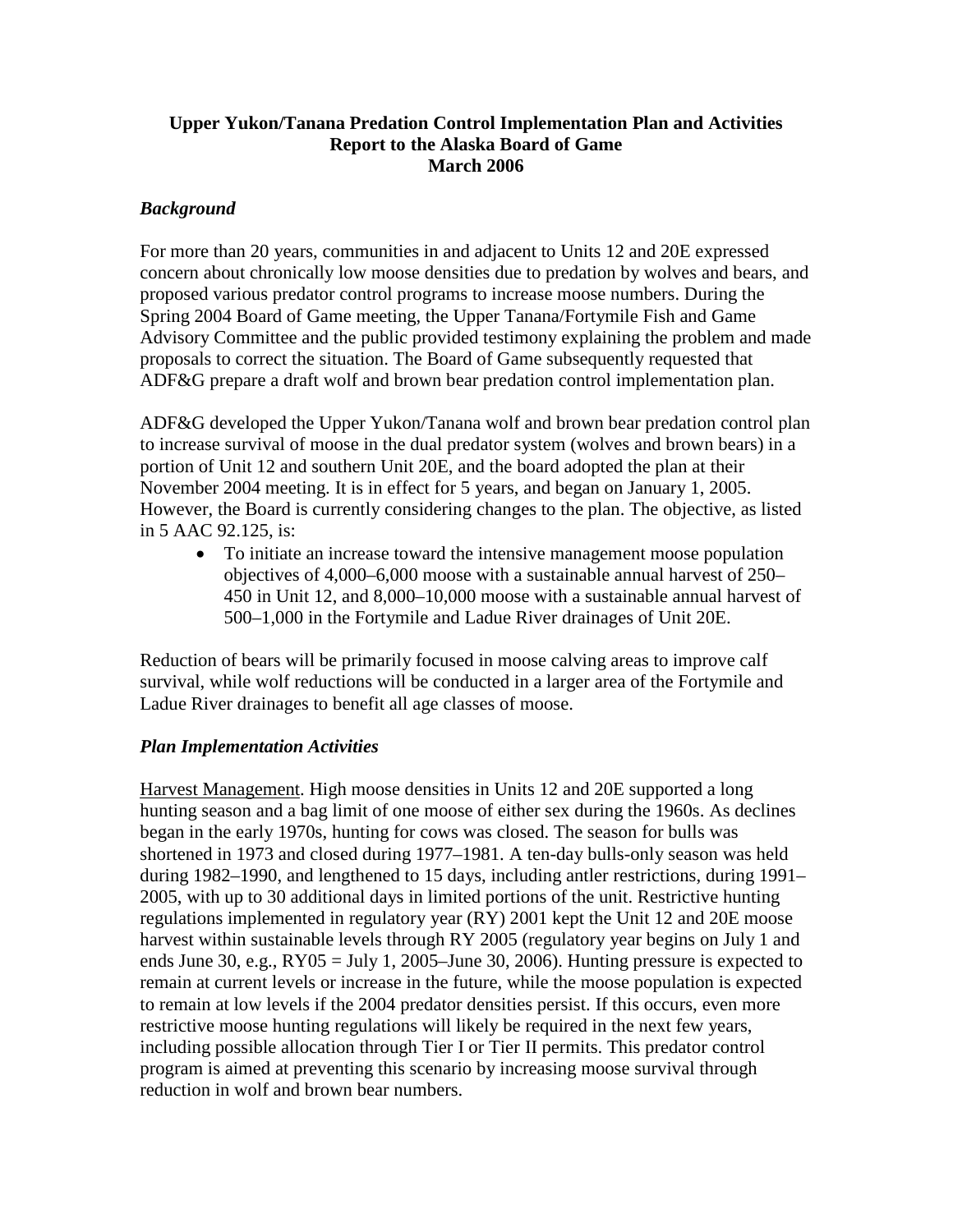Wolf Control. Under the wolf control portion of the program, 17 pilot and 33 gunner permits were issued in RY 2004, while 14 pilot and 17 gunner permits were issued for RY 2005. Current wolf control permits (RY 2005) are valid until control objectives have been met or April 30, 2006.

Bear Control. Under the bear control portion of the program, 111 permits were issued for RY 2004, while 9 permits have been issued so far for the RY 2005. Current bear control permits (RY 2005) are valid until control objectives have been met or June 30, 2006.

Habitat. Habitat quality and availability are likely not important factors limiting the moose populations in Units 12 and 20E. In the 1960s, available evidence indicates Units 12 and 20E supported much higher densities of moose than are currently present; however, no reliable population estimates were obtained. In southern Unit 20E, high twinning rates of 52% for adult cows observed during a 1984 research project and 31% and 24% observed during spring 2004 and 2005 surveys respectively indicate habitat in this area is capable of sustaining a higher moose density. By comparison, in Unit 20A where habitat is an important limiting factor, moose twinning rates averaged 8% since 1996. In addition, wildfires are common in Units 12 and 20E and fire suppression efforts are limited, resulting in favorable habitat conditions. Approximately 1600 and 230 square miles of habitat burned in Units 12 and 20E during 2004 and 2005 respectively, which will benefit future moose productivity. All indications are that moose habitat in the control area is capable of sustaining at least 1.0–1.5 moose per square mile.

# *Status of Prey and Predator Populations*

Moose Population. Available evidence suggests the moose population in Units 12 and 20E was much higher  $(1.0-1.5 \text{ moose/mi}^2)$  in the 1960s, but since the late 1970s, it has been at low density (less than 1.0 moose/mi<sup>2</sup>). During 1981–2005, the department conducted eleven moose density estimation surveys, which confirmed persistently low numbers. The moose population size within the control area was estimated to be 2,310– 3,370 in 2004, and 2,840–4,290 in 2005, based upon extrapolation from surveys conducted in a  $4,630$  mi<sup>2</sup> area of southern Unit 20E.

Calves and yearling bulls per 100 cows averaged 18 and 9, respectively, during fall 2000–2004. Fall 2005 surveys indicated there were an estimated 23 calves and 11 yearling bulls per 100 cows, within the control area as a whole. However, calf:cow and yearling bull:cow ratios were higher in the western portion (30 and 13) compared to the eastern portion (16 and 8) of the control area. There was a higher level of wolf removal in the western (estimated 57-75% removal) compared to the eastern (estimated 19-24% removal) portion of the control area. Analysis of these differences in ratios will require additional data collection over several years.

Estimated birth rate of moose in the control area is likely 138 calves:100 cows two years of age or older. This is based on research conducted during the 1980s in Unit 20E,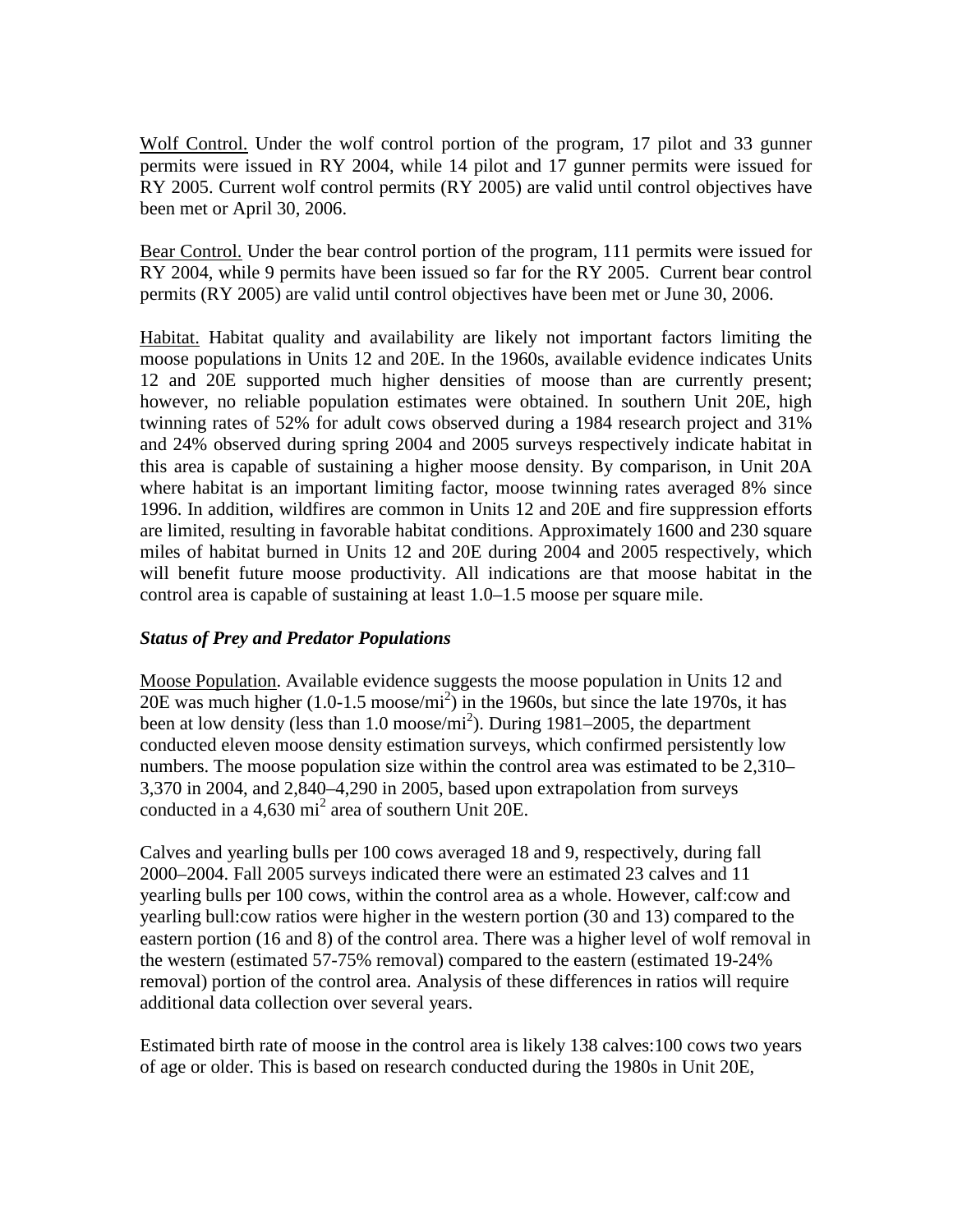research of other interior Alaska moose populations in similar habitats, and spring twinning rate surveys conducted in southern Unit 20E during spring 2004 and 2005.

Based on current (2005) estimates of recruitment and using a 4% harvest rate for bulls, the harvestable surplus of moose within the control area is 93–172.

Wolf population. The pre-control wolf population in the control area was estimated in autumn 2004 (pre-harvest) using information from department surveys during late-winter 2004 combined with sealing records and anecdotal observations. The population in the control area was estimated at 190–250 wolves in 30–32 packs or approximately 28–38 wolves/1000 mi<sup>2</sup>. During the winter of 2004–2005 a total of 101 wolves were reported taken in the control area. Of those, 58 were taken by wolf control permitees and 43 were taken by trappers and hunters. The level of wolf reduction was greater in the western half (estimated 57–75% reduction), compared to the eastern half (estimated 19–24% reduction), of the control area. Following the first year of the control program, the autumn 2005 wolf population (pre-harvest) was estimated to be 147–181 (77% of precontrol estimate), based on information from control permittee reports, department observations, and sealing records.

Brown bear population. The pre-control brown bear population within the focus area was estimated to be 135 (range 125–145) bears in June 2004. It was based on extrapolation of a density estimate obtained in central Unit 20E, including the entire  $2,700$  mi<sup>2</sup> bear focus area, during 1986 and on intensive research studies conducted in similar habitats with similar bear food resources during 1981–1998 in Unit 20A, 100 miles to the west. This estimate very nearly reflects the habitat carrying capacity for brown bears within the focus area, because the brown bear population is lightly harvested. During the first year of the control program (January–December 2005), a total of 9 brown bears (6–7% reduction) were taken from the focus area; 2 bears were taken by control program permittees and 7 bears were taken by hunters under state hunting regulations. All indications suggest the brown bear population within the brown bear control area was likely unaffected by harvest during the first year of the control program.

# *Recommendations to Achieve Plan Objectives*

The Department recommends continuation of wolf and brown bear control efforts to benefit moose and also recommends expansion of wolf control to benefit the Fortymile Caribou Herd.

Additional measures that should be taken to help achieve plan objectives for brown bear predation control include:

- Implementation of regulations passed by the Board of Game at their January 2006 meeting that allow for sale of untanned brown bear hides (with claws attached) and skulls taken in active brown bear predation control areas.
- Allowing permittees to take brown bears at bait stations on the same day they are airborne.